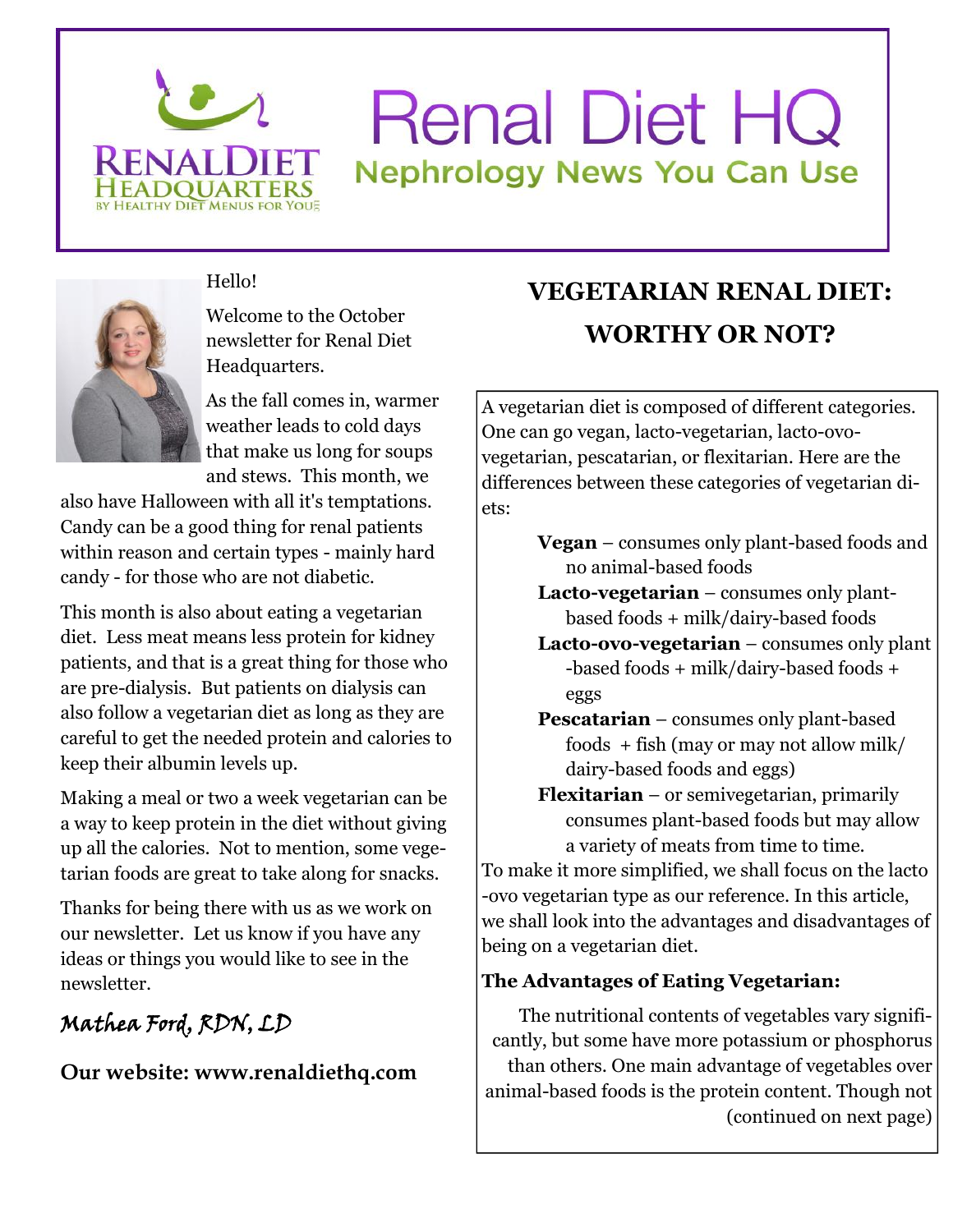all plants have protein, vegetable-based protein is also as complete as that found in animal protein when combined. Once an individual goes vegetarian, the possibility of lowering protein intake is almost always there. He can choose from a wide range of vegetables without taking in much protein. However, if the diet is incorporated with protein according to the nutritional requirement, a vegetarian can always choose from a variety of meat analogs (plantbased protein foods). The addition of milk and dairy almost always lead to the necessary intake of protein, although they can be high in phosphorus and must be carefully watched.

The low protein content of most plant-based foods can decrease the so-called "proteinuria" or protein in the urine. This in turn benefits the kidneys by reducing their load to remove the waste products of protein.

Vegetarians can also enjoy the benefits of lipid profile improvement of the blood, as well as less kidney tissue damage and reduced growth of kidney cysts through the improvement in the diet as long as too many calories are not consumed.

You should also note that the nutritional needs of the renal patient can be fulfilled without any compromises as part of a vegetarian diet. Kidney disease is also known to slow down its progression in response to a vegetarian diet. This is due to the benefits of lowering the protein intake from consuming vegetables or plant-based foods as already mentioned.

### **The Disadvantages of Eating A Vegetarian Renal Diet:**

As in all diet plans, there are always disadvantages. A catch 22 of the diet is that the lower protein can be a problem as well as a solution. This becomes a downside when dialysis is required for the renal patient. Renal patients requiring dialysis are expected to take in more protein to replace the losses from the dialysis.

Analog meat products can sometimes contain high

amount of sodium, and so does cheese. Canned vegetables can also contain higher amounts of sodium that can likewise damage the kidneys and raise blood pressure. All renal patients should be cautious of the nutritional values of what he or she consumes, but it is especially important based on the need to consume the right amount of protein without eating too much potassium or sodium.

### **Okay or Not To Eat A Vegetarian Renal Diet?**

In summary, the only pitfall that can hinder a renal patient is when the nutritional requirement is not met for protein and calories. Besides the fact that vegetarian diets are healthy, the only consideration is to be watchful on the other nutrients that could not be provided by certain plant-based foods. Earlier, we discussed how nutritious vegetables are, but not all of these plant sources contain each of the nutrients a renal patient needs and must be carefully reviewed for completeness in the diet.

In order to achieve the full potential of a vegetarian diet, you should be cautious about the nutritional values of each plant-based food in your diet. Eating a vegetarian renal diet is very worthy as long as you combine a variety of plant food sources in balance. If supplementation should be needed, consult your health professional about it. And on top of it all, make sure that your diet meets the daily recommended intake of nutrients as prescribed by your nutritionist.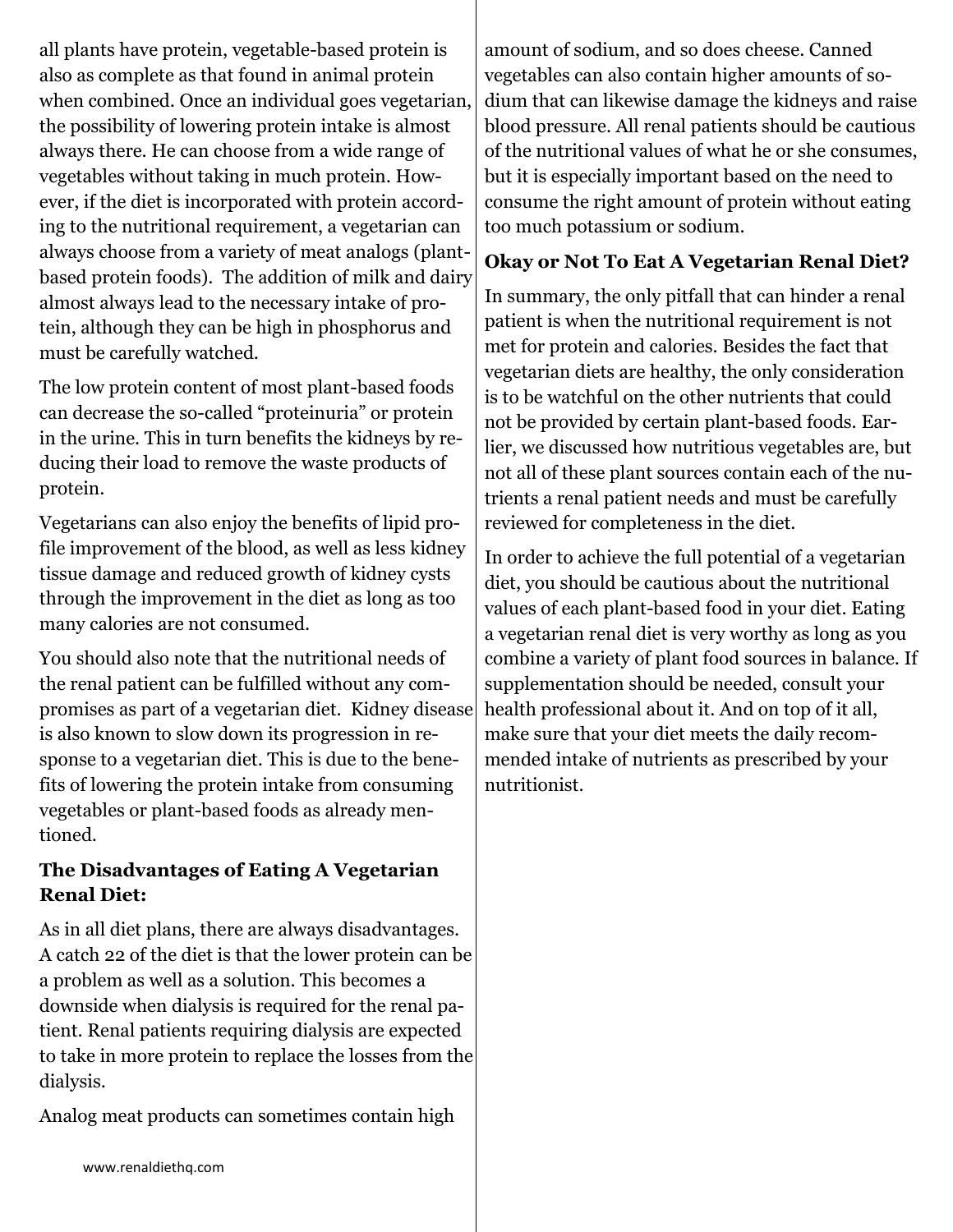| <b>Treats for Halloween</b>                                    | <b>Candy To Avoid</b>                                                  |
|----------------------------------------------------------------|------------------------------------------------------------------------|
| Some types of candies are low in potassium                     | Lots of candies are high in potassium and                              |
| and phosphorus which are "okay" for people                     | phosphorus. Many are made with solid                                   |
| with kidney failure to eat.                                    | chocolate, nuts, peanuts, peanut butter, coco-<br>nut, and dried fruit |
| Snack size portions and chocolate covered                      |                                                                        |
| candies without nuts are best.                                 | You should avoid eating these candies to en-                           |
|                                                                | sure your potassium and phosphorus levels                              |
| If you have diabetes - check for "sugar free"                  | are not increased.                                                     |
| items or make sure these items fit in your                     |                                                                        |
| meal pattern for the day.                                      | <b>SOME EXAMPLES:</b>                                                  |
|                                                                | 5th Avenue Bar™                                                        |
| <b>HARD CANDIES</b>                                            | Almond Joy™                                                            |
| Life Savers™, candy canes, lemon drops,                        | Baby Ruth™                                                             |
| butterscotch, Werther Originals™, Lolli-                       | Butterfinger™                                                          |
| pops, cinnamon balls, sour balls, rootbeer                     | Cadbury <sup>™</sup> chocolate bars                                    |
| barrels                                                        | Chocolate coated nuts, raisins, pretzels, cara-                        |
|                                                                | mel                                                                    |
| <b>GUMMY CANDIES</b>                                           | $Heath^{TM}$ bar                                                       |
| Dots <sup>™</sup> , Jujubees <sup>™</sup> , Gummi bears/worms, | Hershey <sup>™</sup> chocolate bars or kisses                          |
| jelly beans, spearmint leaves                                  | Kit Kat™                                                               |
|                                                                | M&M'sTM                                                                |
| <b>MARSHMALLOW CANDIES</b>                                     | Milky Way™                                                             |
| Halloween pumpkins                                             | Mounds™                                                                |
| Rice Krispies <sup>™</sup> Treats                              | Nestle <sup>™</sup> chocolate bars                                     |
| Marshmallow Crème Harvest Mix                                  | Oh Henry!™ Bar                                                         |
|                                                                | Peanut Brittle or peanut chews                                         |
| <b>CHEWY CANDIES</b>                                           | Pralines                                                               |
| Tootsie Roll, <sup>™</sup> Bit-O-Honey <sup>™</sup> , chewing  | Reese's <sup>™</sup> peanut butter cups                                |
| gum, bubble gum, Starburst ™ Fruit chews,                      | Rolo™ caramels                                                         |
| Charleston chews™, taffy                                       | Snickers™                                                              |
|                                                                | Twix <sup>TM</sup>                                                     |
| <b>CHOCOLATE COATED CANDIES</b>                                | Yogurt Covered raisins, nuts or pretzels                               |
| Mints: Junior Mints <sup>™</sup> , York Peppermint             |                                                                        |
| Patty <sup>™</sup> , Thin Mints, 3 Musketeers™, Skor           | (Thanks to Renal Dietitians Dietetic                                   |
| Toffee Bars <sup>™</sup>                                       | Practice Group for the tricks and treats)                              |
|                                                                | Clinic Stamp                                                           |
|                                                                |                                                                        |
|                                                                |                                                                        |